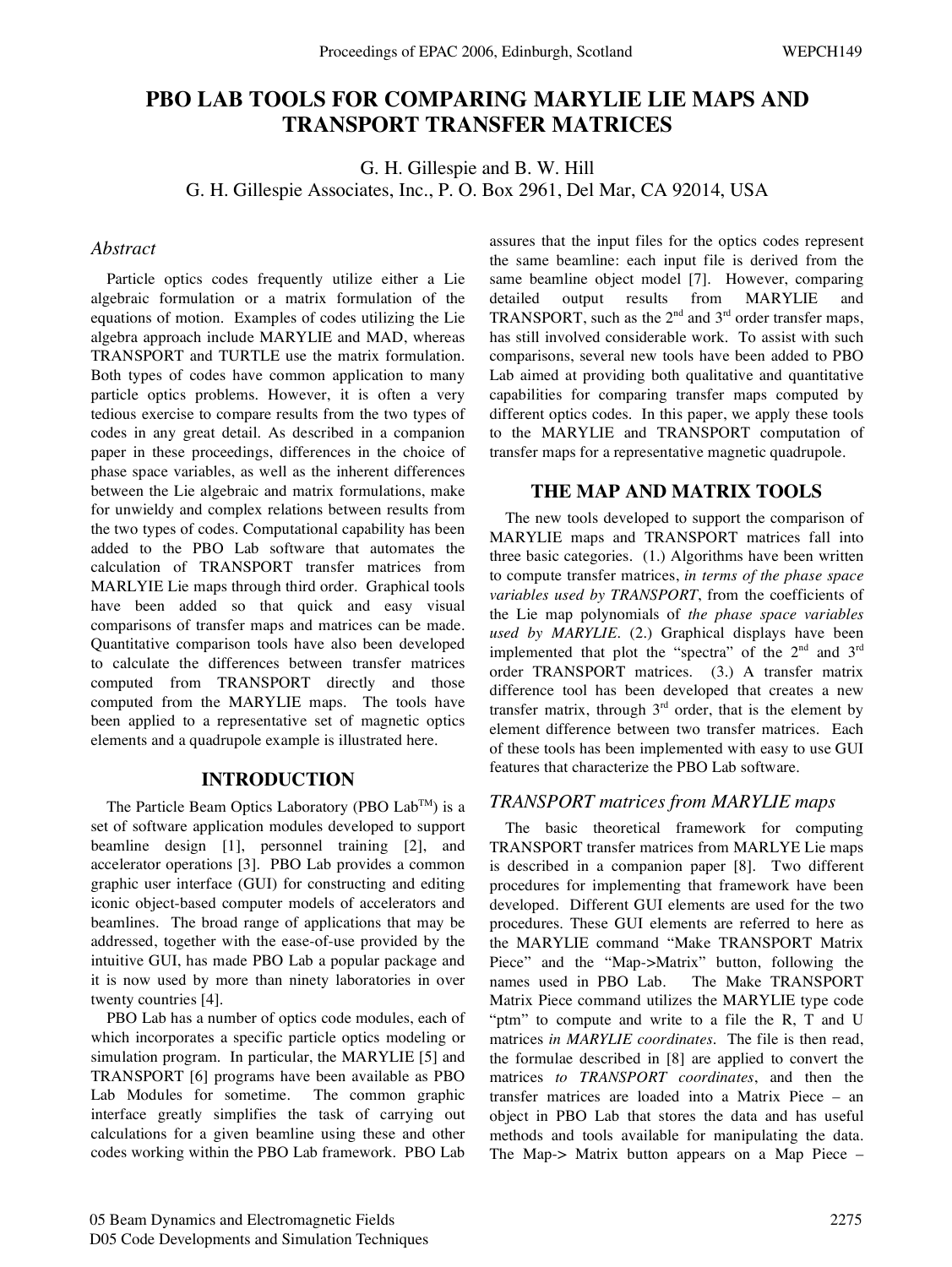another PBO Lab object similar to the Matrix Piece, but developed to support specific attributes [9] of Lie maps. [The Matrix and Map Pieces have been parts of the PBO Lab GUI since inception, but we have added to their functionality as part of this work.] Once a map has been computed and loaded into a Map Piece (e.g. using MARYLIE), the Map ->Matrix button can be used to create a Matrix Piece that contains the R, T and U matrices *in TRANSPORT coordinates*. The Map->Matrix approach does not use MARYLIE - the map polynomial coefficient and coordinate transformations are both done by PBO Lab. Since separate code is used for the two procedures they provide independent checks on the algorithms for computing transfer matrices from maps.

# *Graphic displays of matrix and map spectra*

Since the initial commercial release of the MARYLIE Module for PBO Lab [10], the Map Piece has included two very useful graphics tools, Display F3 and Display F4. These display tools are activated with buttons (of the same name) and provide histogram type plots of the coefficients of the  $f_3$  and  $f_4$  map polynomials. As part of the work described here, similar graphics tools have been added to the Matrix Piece: Display T-Matrix and Display U-Matrix. Figure 1 illustrates a Matrix Piece together with a display of the  $2<sup>nd</sup>$  order (T-matrix) elements, plotted as a histogram or "spectrum" of the elements. The  $T_{iik}$  indexing scheme follows that of TRANSPORT, so that only the 126 independent elements are included. Submatrices of  $T_{ijk}$  and  $U_{ijkl}$  can be viewed using the radio button controls that appear in the Matrix Piece window.

The matrix data shown in Figure 1 is for a 10 cm long quadrupole with a field gradient of 2.3473 T/m. The beam particle (reference trajectory) is a 234.568077 MeV proton (mass 938.272310 MeV), which corresponds to  $\beta = 0.6$ . The quadrupole coefficient K1 = 1.0. The results were obtained using the PBO Lab MARYLIE command: Make TRANSPORT Matrix Piece. Note that, in addition to the transfer matrix data, the Matrix Piece created with this command includes data for the length, energy gain, and initial (input) energy for the selected beamline. These parameters are important when the Matrix Piece itself is used for calculations with other PBO Lab Modules (e.g. TRANSPORT or TURTLE).

The data displayed for this example quadrupole show that the (non-trivial) R-matrix elements are of order 0.1 to 1.0, and the T-matrix elements are all of order 0.1 or smaller. A similar spectrum plot for  $3<sup>rd</sup>$  order, not illustrated here due to space limitations, shows that the Umatrix elements are also all of order 0.1 or smaller.

The same transfer matrices may be computed directly by TRANSPORT, using the PBO Lab TRANSPORT command: Make a Matrix Piece. The T-matrix spectrum for that calculation is virtually identical to that shown in Fig, 1; there is no discernable difference. The Matrix Tool provides more quantitative comparisons.

|                         | Energy Distance   |                | Display T-Matrix Display U-Matrix Matrix Tools      |                   |                          |                                        |
|-------------------------|-------------------|----------------|-----------------------------------------------------|-------------------|--------------------------|----------------------------------------|
|                         | $G$ R - Matrix    | C T - Matrix   | i:<br>$\mathcal{A}$<br>H                            | $C \cup -$ Matrix | i:<br> 1                 | $\mathbf{F}$ 1<br>$-$<br>$\mathcal{H}$ |
|                         |                   |                | R - Matrix Elements R (i, j) in meters and 1/meters |                   |                          |                                        |
| i:                      | $i = 1$           | $\overline{2}$ | $\overline{3}$                                      | 4                 | 5                        | 6                                      |
| 1                       | 0.995004          | 0.099833       | 0.000000                                            | 0.000000          | 0.000000                 | 0.000000                               |
| $\overline{2}$          | $-0.099833$       | 0.995004       | 0.000000                                            | 0.000000          | 0.000000                 | 0.000000                               |
| 3                       | 0.000000          | 0.000000       | 1,005000                                            | 0.100167          | 0.000000                 | 0.000000                               |
| $\overline{\mathbf{4}}$ | 0.000000          | 0.000000       | 0 100167                                            | 1 005000          | 0.000000                 | 0.000000                               |
| 5                       | 0.000000          | 0.000000       | 0.000000                                            | 0.000000          | 1.000000                 | 0.064000                               |
| 6                       | 0.000000          | 0.000000       | 0.000000                                            | 0.000000          | 0.000000                 | 1,000000                               |
|                         | <b>Parameters</b> |                | Value                                               | Units             |                          | <b>Guidance Limits</b>                 |
| S Effective Length      |                   |                | 10.000000                                           | cm                | $\overline{\phantom{a}}$ | 0.0000<br>423.2364                     |
| S Energy Gain           |                   |                | 0.000000                                            | MeV               | $\blacktriangledown$     | 0.0000<br>$1.00e + 010$                |
| s Input Energy          |                   |                | 234.568077                                          | MeV               | $\overline{\phantom{a}}$ | 0.0000<br>$1.00e + 010$                |
|                         | Comments:         |                |                                                     |                   |                          |                                        |





# *Matrix difference tool*

The Matrix Tool button on the button bar at the top of the Matrix Piece opens the window shown in Figure 2.

| Matrix A                                                                  | Select Matrix B<br>Location<br>R<br>Matrix Comment<br>$\tau$                                                                      |                                     |                          |  |  |  |
|---------------------------------------------------------------------------|-----------------------------------------------------------------------------------------------------------------------------------|-------------------------------------|--------------------------|--|--|--|
| From MARYLE - Tran                                                        | MAT - from TRANSPORT                                                                                                              | Model Name<br>Untitled <sub>2</sub> | <b>WorkSpace</b>         |  |  |  |
| Model Name:<br>Untitled2<br>Significant Data:<br>$R$ $T$ U<br>$X$ $X$ $X$ |                                                                                                                                   |                                     |                          |  |  |  |
| Matrix Difference Tool                                                    | From the Matrices above, create a new Matrix Piece on the WorkSpace<br>that is the Difference of Matrix Piece A - Matrix Piece B. |                                     | Create Difference Matrix |  |  |  |
| Matrix Tool                                                               |                                                                                                                                   |                                     |                          |  |  |  |

Figure 2: Matrix Tool window used to create a Matrix Piece that contains the differences between Matrix Piece A and a selected Matrix Piece B.